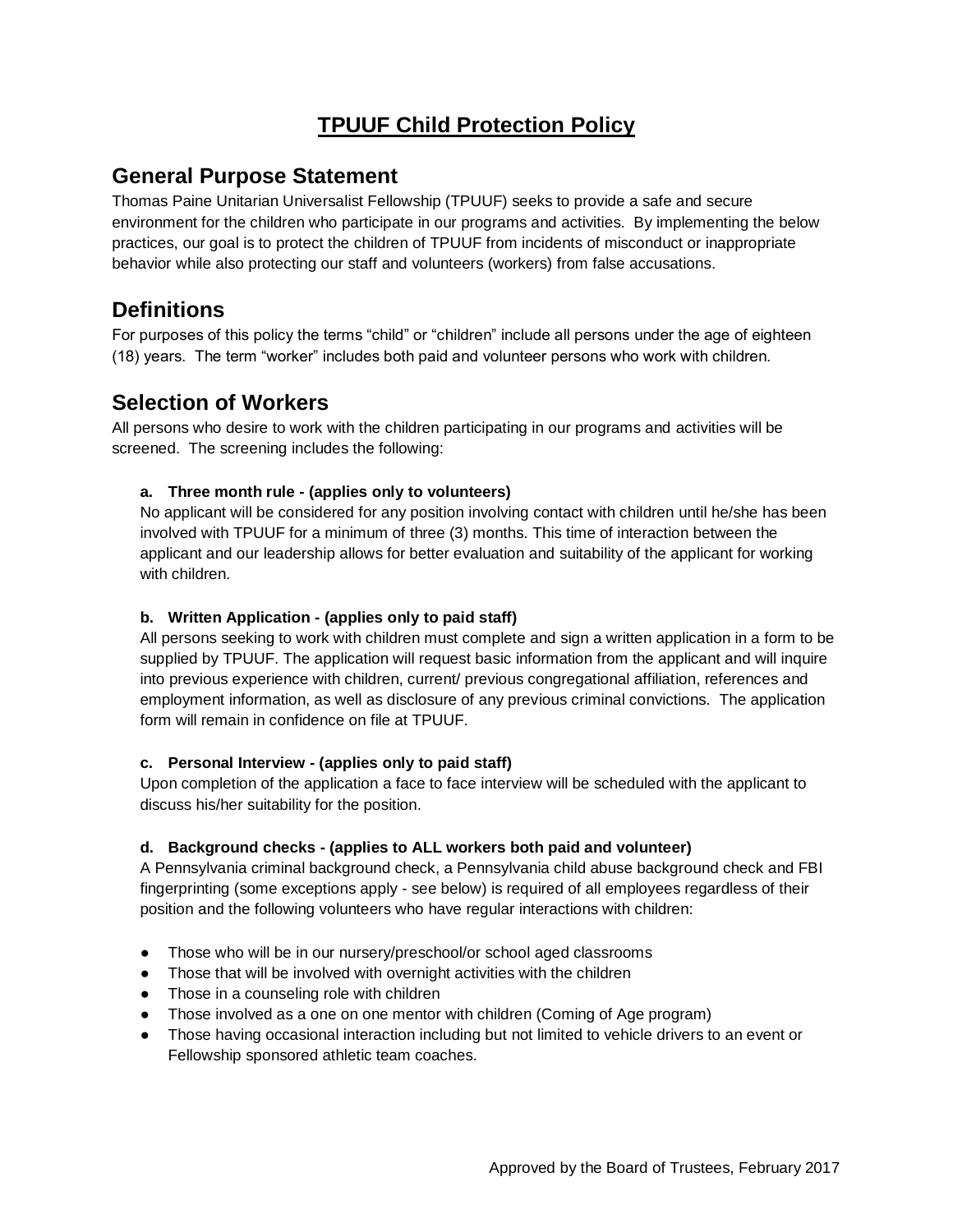All background checks must be obtained by the worker, but may be assisted by the Director of Lifespan Faith Development. Both Pennsylvania clearances are free of charge (for volunteers only) and are valid for five (5) years from the time of application. Volunteers who have lived continuously in the state of Pennsylvania for the previous ten (10) years are not required to submit to FBI fingerprinting. In this case, said volunteer may sign an affidavit with the Director of Lifespan Faith Development stating that they have no prior Federal record. If fingerprinting is required, TPUUF will pay all or a portion of the costs associated with FBI fingerprinting upon request and with consideration of financial hardship. Volunteers who have obtained clearances for other employment or volunteer opportunities in school settings may present original clearances for in-person review of the DLFD and then copies will be kept on file. Employees must complete new clearances upon hire for each of the three forms outlined. Copies of applications will be kept on file until the completed clearances are returned. New employees MUST be accompanied by another credentialed person until all three clearances are returned and reviewed by the Board of Trustees.

All copies of volunteer and employee clearances and background checks shall be kept in a locked file cabinet on premises at TPUUF as dictated by Pennsylvania state law with the Director of Lifespan Faith Development holding the key. The DLFD will maintain a list of those individuals who have clearances on file and will provide this list to the Board of Trustees.

The list of offenses that disqualify an individual from working with children is determined by and outlined in PA State Law. The most recently published list is kept on file at TPUUF and is available by request. Failure to disclose a criminal conviction on the application by a potential staff member or volunteer will be a disqualifying event.

# **Two Adult Rule**

It is our goal that a minimum of two unrelated adult workers will be in attendance at all times when children are being supervised during our programs and activities. We do not allow minors to be alone with a single adult on our premises at any time unless that arrangement was established by the parent of that child (watching a child for another adult while they attend a meeting for example).

# **Responding to Allegations of Child Abuse**

For the purpose of this policy, "child abuse" is any action (or lack of action) that endangers or harms a child's physical, psychological, or emotional health and development. Child abuse occurs in different ways including the following:

- **Physical Abuse-** any physical injury to a child that is not accidental; such as beating, shaking, burns or biting.
- **Emotional Abuse-** emotional injury when the child is not nurtured or provided with love and security such as constant criticism, belittling and persistent teasing.
- **Sexual Abuse-** any sexual activity between a child and an adult or between a child and another child at least four years older than the victim, including activities such as fondling, exhibitionism, intercourse, incest, or pornography.
- **Neglect** depriving a child of essential needs such as; adequate food, water, shelter and medical care.

ALL workers with their clearances are considered mandated reporters. Childcare workers may have the opportunity to become aware of abuse or neglect of the children under our care. In the event that an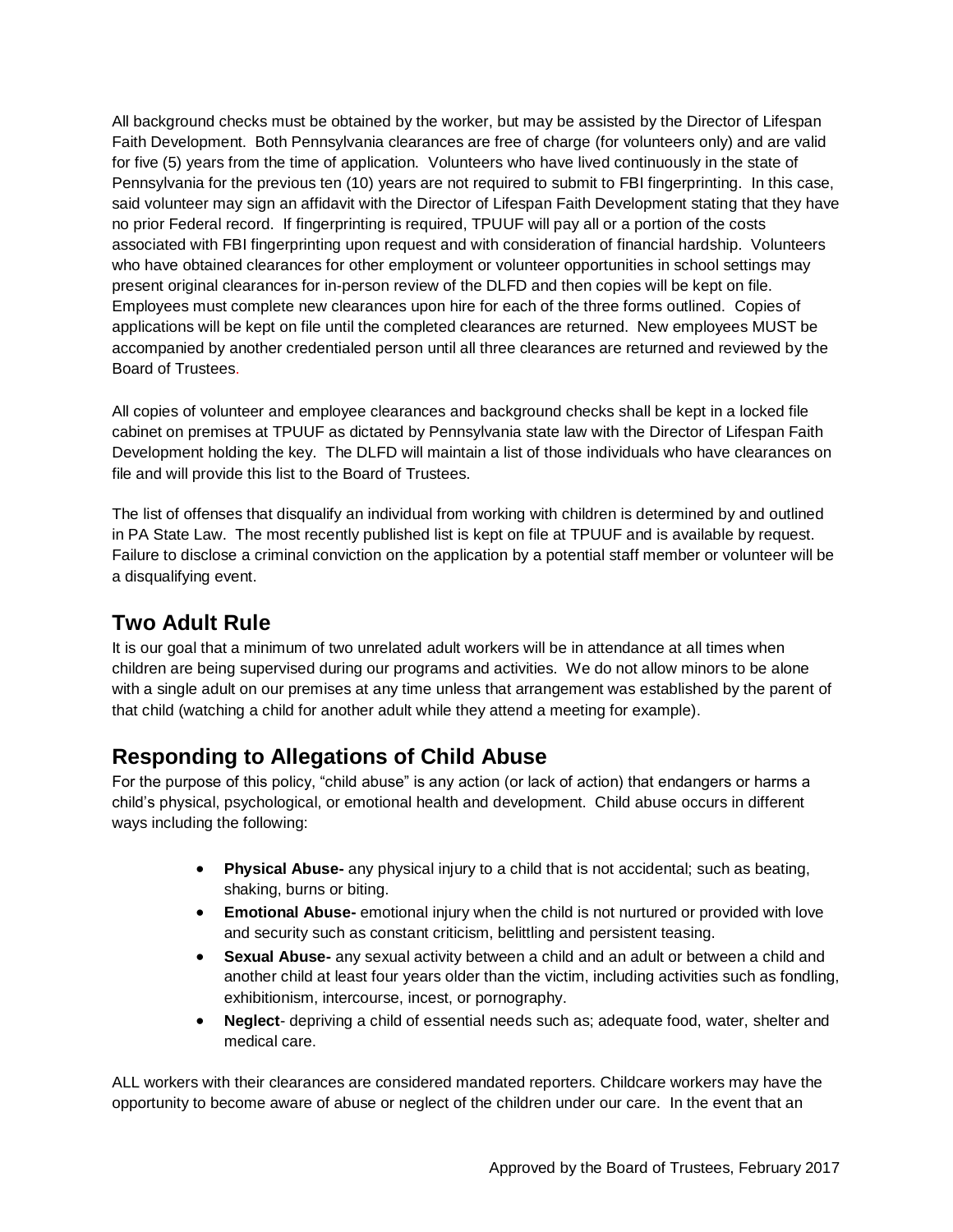individual involved in the care of children at TPUUF becomes aware of suspected abuse or neglect of a child under his/her care they need to immediately report this to the authorities that same day. The hotline number will be provided to each worker upon their approval by TPUUF. In the event that the incident of abuse or neglect is alleged to have occurred at TPUUF or during one of our sponsored programs or activities the following procedure shall be followed:

- 1. TPUUF will comply with Pennsylvania laws and requirements regarding mandated reporting, including annual training for all employees.
- 2. The authorities will be notified as per the guidelines stated above.
- 3. The parents will be notified (with the exception only if the parent is alleged in the abuse or neglect)
- 4. Our insurance company will be notified, an incident report will be filed by the Director of Lifespan Faith Development, the Minister, the board president or all three.
- 5. TPUUF will cooperate with any investigations of the incident by state and local authorities. In the event there is no investigation of the incident by the state and local authorities, a team will be formed by the board to investigate the circumstances of the incident. The team should act only in consultation with our insurance company and/or attorney.
- 6. Any person who is not found innocent of the alleged abuse or misconduct will be removed from his/her position with the children and youth.
- 7. The Minister, Director of Lifespan Faith Development or board president will be our spokesperson to the media concerning incidents of abuse or neglect unless he or she is alleged to be involved. All others should refrain from speaking to the media.
- 8. A pastoral visit will be arranged for those who desire it.

# **Open Door Policy**

All classrooms at TPUUF have doors with windows therefore they may be closed while class is in session. Any parent may attend class with their child with the strict understanding that they are ONLY to supervise and interact with their own child during this time unless that adult also has their clearances on file with TPUUF.

# **Teenage Workers**

We recognize that there may be times when it is necessary for babysitters (paid or volunteer) who are themselves under the age of eighteen (18), to assist in caring for children during programs or activities. The following guidelines apply to teenage workers:

- They must be at least 14 years of age and have all required clearances in accordance with the laws of Pennsylvania as specified above.
- They must be "working" in this capacity with an adult who also has all required clearances.
- They must remain under the supervision of the adult they are with at all times and never be left alone with the children for any reason.

# **Sick Child Policy**

It is our desire to provide a healthy and safe environment for all children at TPUUF. Parents are encouraged to be considerate of the other children when deciding whether or not to place a child in our care. In general, children with the following symptoms should NOT be in our programs:

● Fever, diarrhea or vomiting that occurred within the last 48 hours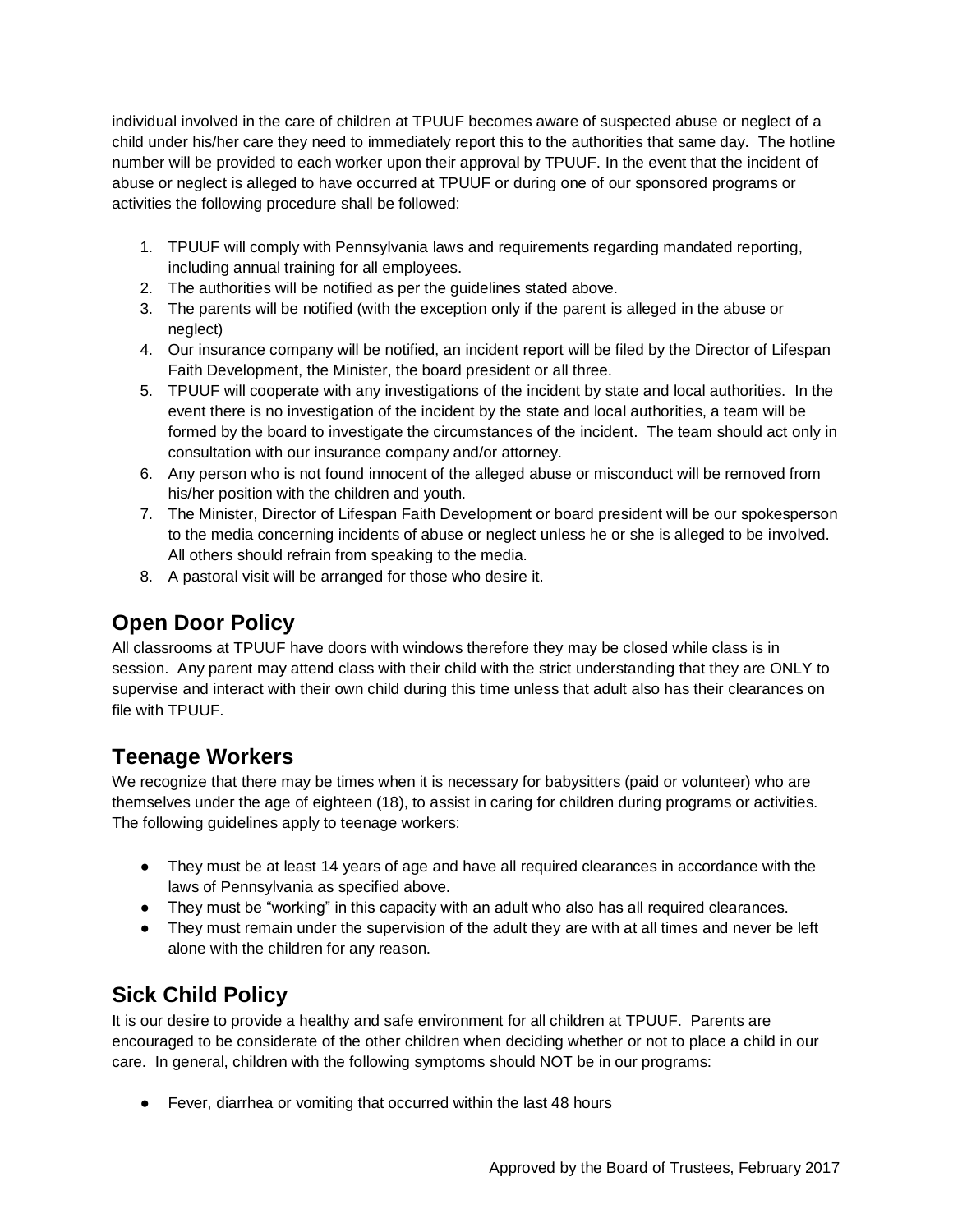- Green or yellow runny nose
- Eye or skin infections
- Other symptoms of communicable or infectious disease

Children who are observed by our workers to be ill will be separated from the other children; the parent will then be contacted immediately to take the child home.

## **Medication Policy**

It is the policy of TPUUF not to administer either prescription or non-prescription medications to the children under our care. Medications should be administered by the parent at home. Parents are reminded of our sick child policy even if their child is medicated.

Exceptions to the medications policy may be granted to parents of children with potentially life threatening conditions such as asthma or severe allergic reactions. Parents of such children must discuss this with the Director of Lifespan Faith Development to develop a plan of action prior to the child's involvement in any TPUUF program or activity.

# **Discipline Policy**

It is the policy of TPUUF not to administer corporal punishment even at the parent's suggestion or given permission. There should be no spanking, grabbing, hitting, or any other physical discipline of children. Workers should consult with the Director of Lifespan Faith Development, the minister or a board member if assistance is needed with disciplinary issues. Additionally if a child exhibits behavior that is deemed harmful, a behavioral plan can be developed with the Director of Lifespan Faith Development for that child.

## **Restroom Guidelines**

Parents are strongly encouraged to have their child use the restroom prior to each class. For the protection of all workers they are not allowed to assist your child in the restroom. Additionally workers are not able to change diapers for children in our care.

If a child needs to visit the restroom during class a worker may only stand in the doorway of the classroom and watch as the child goes into the restroom. This ensures that two adults remain in the classroom and that no adult is alone with a child in the restroom. If the worker feels the child is taking too long in the rest room the Director of Lifespan Faith Development or designated supervisor for the day must be contacted to get the child's parent. Under no circumstance is a worker to enter the bathroom when a child is in there alone unless it is a medical emergency, such as a fall.

# **Accidental Injuries to Children**

In the event that a child is injured while under our care the following steps should be followed:

- 1. For minor injuries, scrapes, and bruises workers will provide First Aid as appropriate and will notify the child's parent or guardian of the injury at the time the child is picked up from our care.
- 2. For injuries requiring medical treatment beyond simple First Aid the parent or guardian will be immediately summoned as well as the Director of Lifespan Faith Development. If warranted, an ambulance will be called.